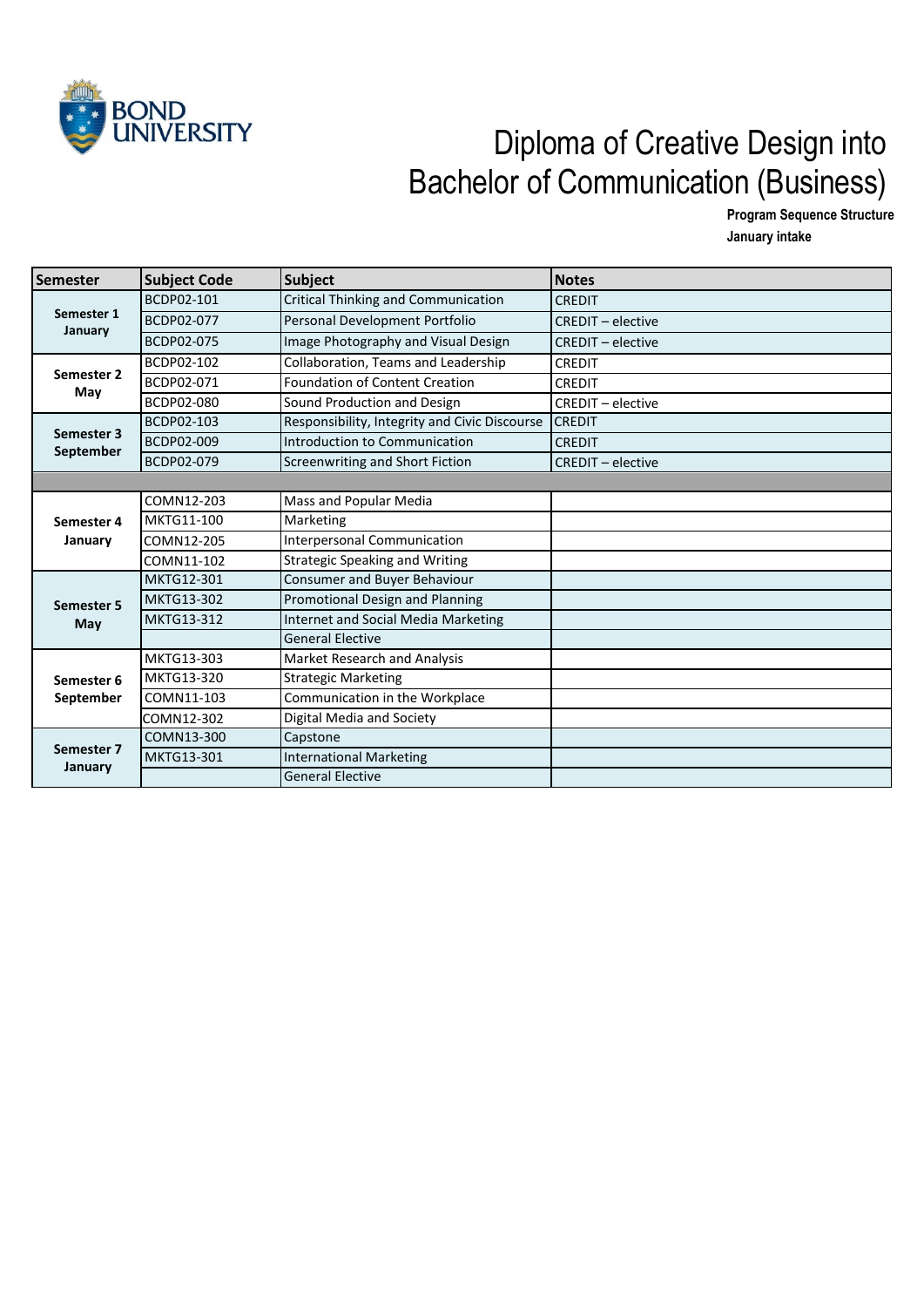

## VERSITY Diploma of Creative Design into Bachelor of Communication (Business)

**Program Sequence Structure May intake** 

| Semester                | <b>Subject Code</b> | <b>Subject</b>                                | <b>Notes</b>             |
|-------------------------|---------------------|-----------------------------------------------|--------------------------|
| Semester 1<br>May       | BCDP02-101          | <b>Critical Thinking and Communication</b>    | <b>CREDIT</b>            |
|                         | <b>BCDP02-077</b>   | Personal Development Portfolio                | <b>CREDIT</b> - elective |
|                         | BCDP02-071          | <b>Foundation of Content Creation</b>         | <b>CREDIT</b>            |
| Semester 2<br>September | BCDP02-102          | Collaboration, Teams and Leadership           | <b>CREDIT</b>            |
|                         | BCDP02-075          | Image, Photography and Visual Design          | <b>CREDIT - elective</b> |
|                         | BCDP02-079          | Screenwriting and Short Fiction               | <b>CREDIT - elective</b> |
| Semester 3              | BCDP02-103          | Responsibility, Integrity and Civic Discourse | <b>CREDIT</b>            |
|                         | <b>BCDP02-009</b>   | Introduction to Communication                 | <b>CREDIT</b>            |
| January                 | <b>BCDP02-078</b>   | <b>Screen Editing</b>                         | <b>CREDIT - elective</b> |
|                         |                     |                                               |                          |
|                         | MKTG11-100          | Marketing                                     |                          |
| Semester 4<br>May       | COMN11-102          | <b>Strategic Speaking and Writing</b>         |                          |
|                         |                     | <b>General Elective</b>                       |                          |
|                         |                     | <b>General Elective</b>                       |                          |
|                         | MKTG13-303          | <b>Market Research and Analysis</b>           |                          |
| <b>Semester 5</b>       | <b>MKTG13-319</b>   | <b>Digital and Direct Marketing</b>           |                          |
| <b>September</b>        | COMN11-103          | Communication in the Workplace                |                          |
|                         | COMN12-302          | Digital Media and Society                     |                          |
| Semester 6<br>January   | COMN12-203          | Mass and Popular Media                        |                          |
|                         | COMN12-205          | Interpersonal Communication                   |                          |
|                         | MKTG13-302          | Promotional Design and Planning               |                          |
|                         | MKTG12-301          | Consumer and Buyer Behaviour                  |                          |
| Semester 7<br>May       | COMN13-300          | Capstone                                      |                          |
|                         | <b>MKTG13-320</b>   | <b>Strategic Marketing</b>                    |                          |
|                         | <b>MKTG13-312</b>   | Internet and Social Media Marketing           |                          |